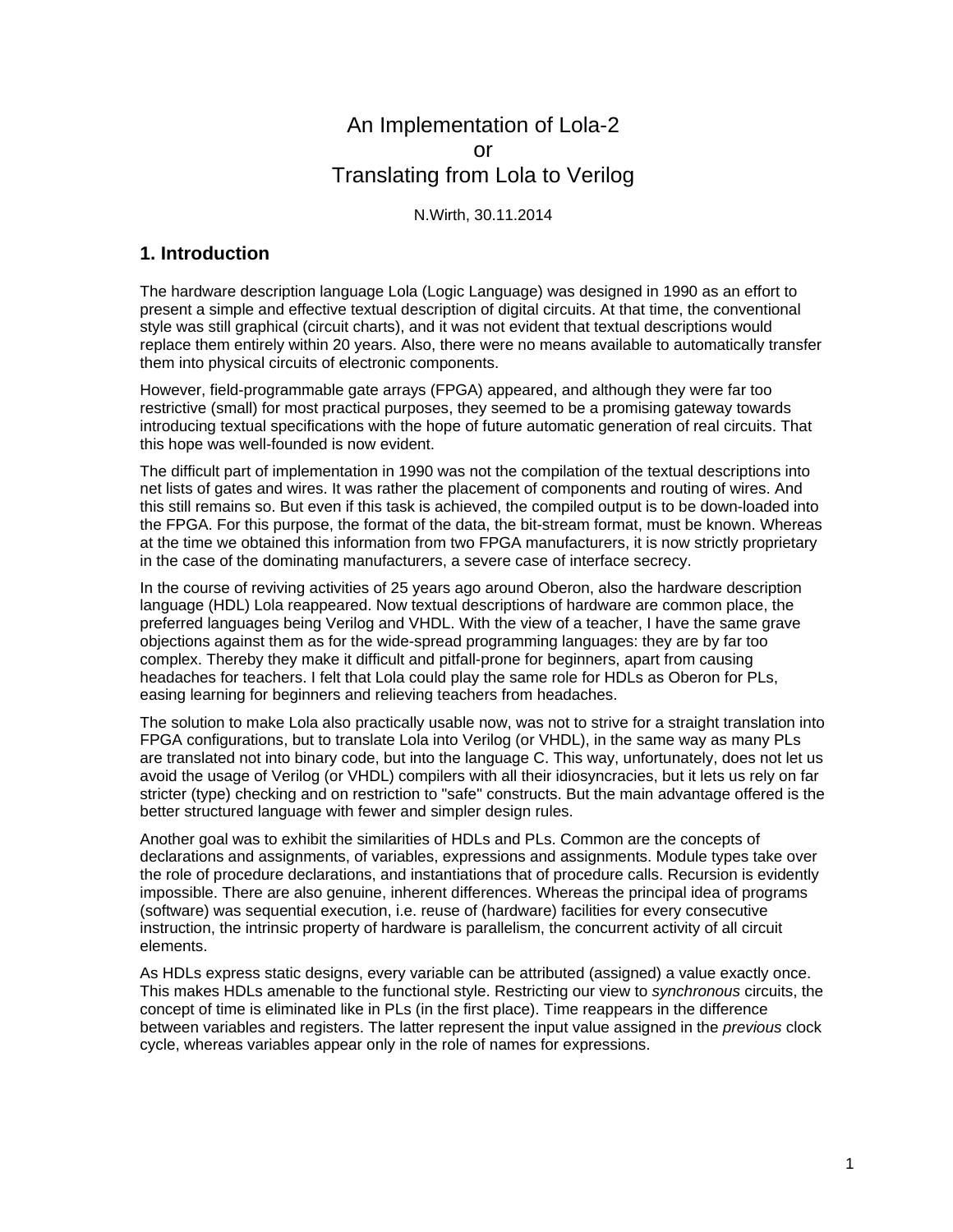## **1. The language Lola-2**

This HDL is structured in the style of Oberon, a descendant of Algol and Pascal. It features declarations of constants, types, variables and registers. Expressions contain logical and arithmetic operators and relations. Expressions are assigned to variables and registers by statements. But unlike in Oberon, all assignments are static, and their order is irrelevant. The language is defined in https://www.inf.ethz.ch/personal/wirth/Lola/Lola2.pdf

There are two constructs in Lola which have no counterparts in Oberon; They are the *constructor* and the *range*, and they are inspired by Verilog. Both form sequences of bits (bitstrings), and they breach the otherwise strict typing rules. The range denotes a subsection of a bitstring variable. If *x* is a bitstring (of type *[N] BIT, x[n:m]* denotes the subrange of bits *x[n] ... x[m]* with a length of *n-m+1*.  $(n \ge m)$ . A constructor consists of a sequence of elements (fields), each denoting a bit sequence. An example, where *x* and *y* are variables (of 8 bits each), is

{x, y[3:0], 10'4, x!2}

It has a length of  $8 + 4 + 4 + 2*8 = 32$ . 10'4 denotes the integer 10 represented by 4 bits (4'b1010 in Verilog), and !2 indicates that x is to occur twice. The high-order fields are listed first. Integers within constructors must always be followed by a length indication.

Two brief examples show the style of Lola: The first is a 4-bit binary counter expressed solely by logical expressions.

MODULE Counter0 (IN clk: BIT; OUT d: [4] BIT); REG R: [4] BIT; BEGIN  $R := \{R.3 \land R.3 \& R.2 \& R.1 \& R.0,$  (\*R.3\*)  $R.2 \wedge R.2 \& R.1 \& R.0,$  (\* $R.2^*$ )  $R.1 \wedge R.1 \& R.0,$  (\* $R.1^*$ )  $\sim$ R.0}; (\*R.0\*)  $d := R$ END Counter0.

This results in the following translation to Verilog:

```
`timescale 1ns / 1 ps 
module Counter0( // translated from Lola
input clk, 
output [3:0] d); 
reg [3:0] R; 
assign d = R;
always @ (posedge clk) begin R <= {(R[3] \wedge ((R[3] \& R[2]) \& R[1]) \& R[0]), (R[2] \wedge ((R[2] \& R[1]) \& R[2])R[0])), (R[1] ^ (R[1] & R[0])), ~R[0]}; 
end 
endmodule
```
The second example is also a 4-bit counter, but with reset and enable signals and expressed using the addition operator.

```
MODULE Counter1 (IN clk, rst, enb: BIT; OUT d: [4] BIT); 
   REG R: [4] BIT; 
BEGIN 
  R := rst -b 0: enb -b R + 1: R;
  d = REND Counter1.
```
Its translation is

`timescale 1ns / 1 ps module Counter1( // translated from Lola input clk, rst, enb, output [3:0] d);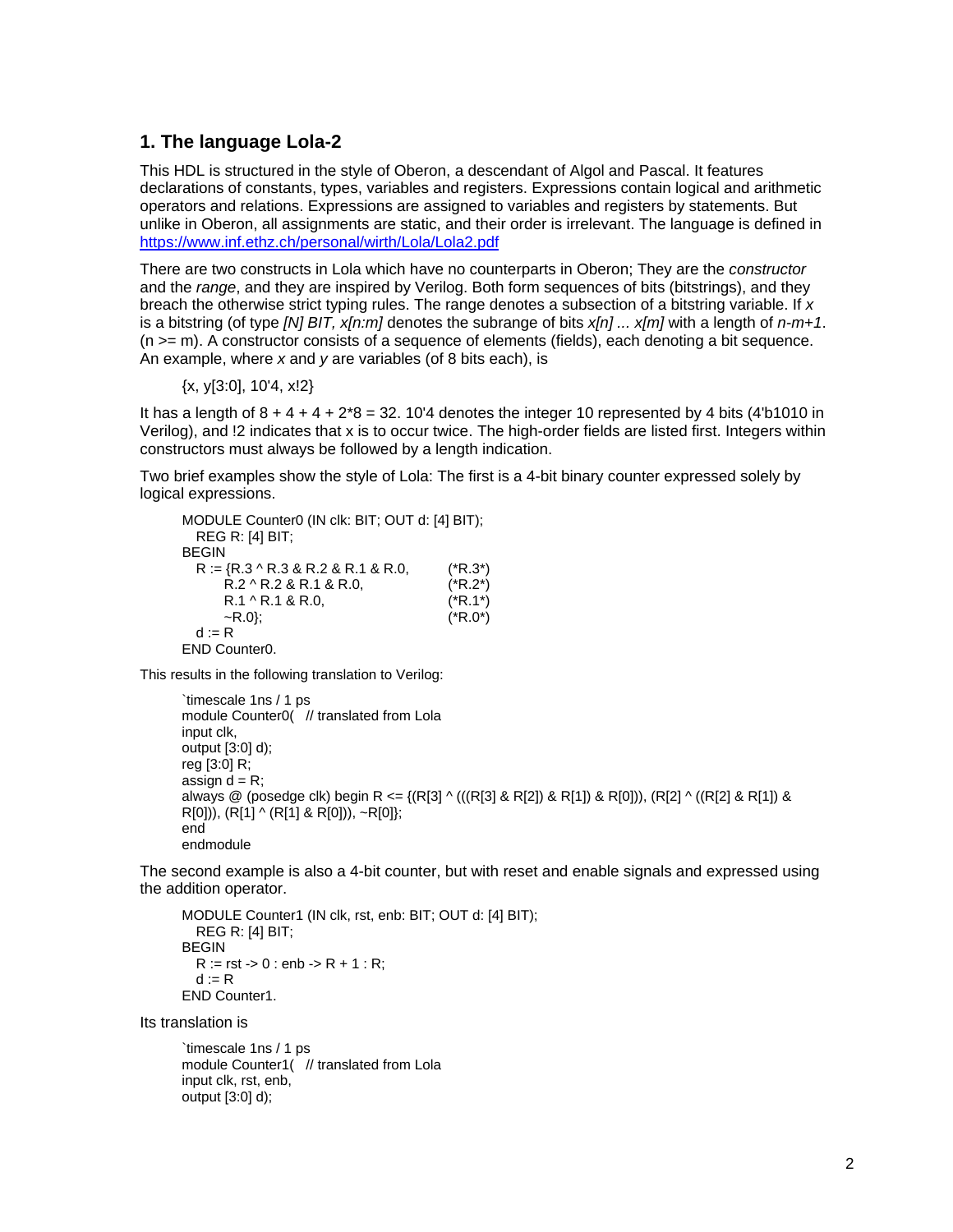```
reg [3:0] R; 
assign d = R;
always @ (posedge clk) begin R <= rst ? 0 : enb ? (R + 1) : R;
end 
endmodule
```
Lola allows to specify modules in the form of types. They can be instantiated as variables. If, for example, a type is declared as

```
TYPE Counter := MODULE (IN clk, rst, enb: BIT; OUT d: [4] BIT); 
   REG R: [4] BIT; 
BEGIN 
  R := rst -b 0: enb -b R + 1: R;
  d := REND Counter
```
the variable declarations

C0, C1, C2: Counter

instantiate three such counters. They are assigned "values" by assignments such as

C0(clk, rst, enb0); C1(clk, rst, enb1); C2(clk, rst, enb2)

where *clk, rst, enb0, enb1, enb2* are declared variables.

As an aside, the type declaration is in analogy to the procedure (type) declaration in programming languages, and the instantiations to procedure calls. This facility allows the construction of arrays and even matrices of modules, implying the replication of circuits upon compilation. A top-level module appears as a module type declaration merged with a single instance.

The generator facility of Verilog has been omitted from Lola-2 (although it was present in Lola). Whether this is an asset or a hindrance is unclear. In any case, it was no impediment to expressing a complete processor and its environment .

https://www.inf.ethz.ch/personal/wirth/ProjectOberon/PO.Computer.pdf

There is a single generic statement in Lola. It expresses a tri-state port. Early designs of FPGAs contained tri-state gates as circuit elements. In more recent desihns, they have been elininated (except for ports), because erroneous programming could lead to physical destruction of the entire FPGA due to short circuits. A tri-state port *io* is specified by the symbol INOUT in the module's parameter list. Ihe connections are specified by the statement

TS(io, in, out, ctrl)

where

- io tri-state parameter,
- in input to the circuit from the port
- out output from the circuit to the port
- ctrl control: 0 for input, 1 for output



## **3. The Lola-2 compiler**

The design of the Lola translator follows quite strictly the principles described in *Compiler constructio*n (http://www.inf.ethz.ch/personal/wirth/CompilerConstruction/index.html). The main module (LSP) is the parser. It relies on the scanner (LSS) translating input character sequences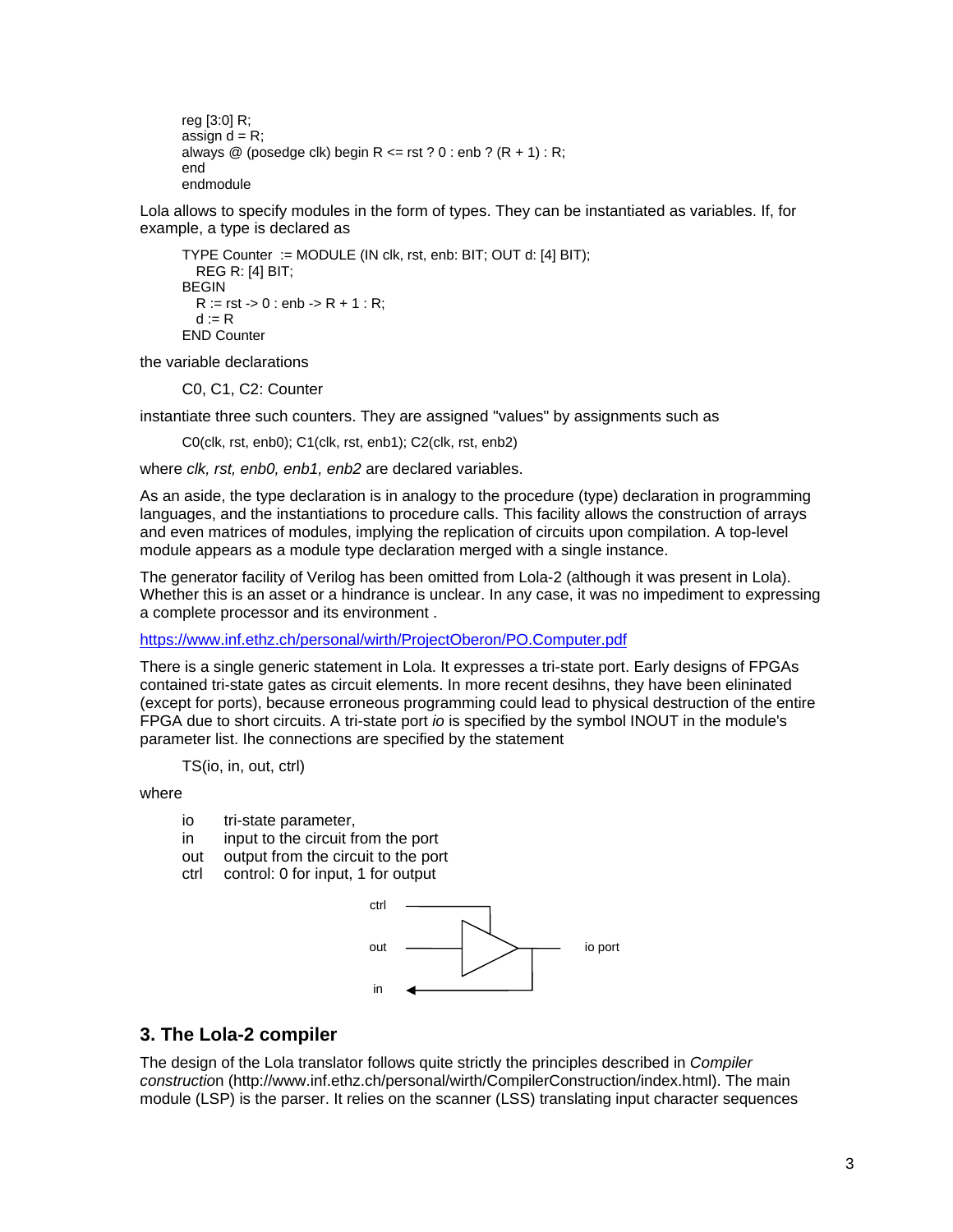into language symbols. The parser, a top-down, recursive-descent algorithm, requests symbols from the scanner by calling procedure *Get*. The output, generated while reading source text, is not another text, but a binary tree. A generator module (LSV), described later, subsequently traverses this tree.



The relevant commands are *LSC.Compile @* and *LSV.List filename*.

The structure of the elements of the tree is defined in a base module (LSB). This is in order to let modules generating translations access this tree without having to refer to the parser. The tree's elements (nodes) are called *Items*. Elements that carry a name are defined as *extensions of Items*, and they are called *Objects*. Every item has a type defined by *Type* and its extensions *ArrayType* and *UnitType*. There is the basic type BIT, from which arrays and arrays of arrays can be constructed. The list of all declared objects is anchored in the global variable *root*.

TYPE Item = POINTER TO ItemDesc;

```
 Object = POINTER TO ObjDesc; 
 Type = POINTER TO TypeDesc; 
 ArrayType = POINTER TO ArrayTypeDesc; 
 UnitType = POINTER TO UnitTypeDesc; 
 ItemDesc = RECORD 
   tag: INTEGER; 
   type: Type; 
  val, size: INTEGER; 
   a, b: Item
```

```
 END ; 
 ObjDesc = RECORD (ItemDesc) 
   next: Object;
```
 name: ARRAY 32 OF CHAR; marked: BOOLEAN

 TypeDesc = RECORD len, size: INTEGER; typobj: Object END ; ArrayTypeDesc = RECORD (TypeDesc) eltyp: Type END ; UnitTypeDesc = RECORD (TypeDesc) firstobj: Object END ;

VAR root: Object;

END

New items and objects are generated by the function procedures *New(tag, a, b)* and *NewObject(class)*. The main attributes of an item are a tag, typically representing an operator, and a data type. The item's branches are *a* and *b*. The additional attributes of objects are their *name* and a link *next* which is used to form lists of variables and registers.

An item is generated for each occurrence of an operator. For example, the parser routine *SimpleExpression,* (here simplified) analyzes two terms *x* and *y*, and calls *New*:

> PROCEDURE SimpleExpression(VAR x: LSB.Item); VAR y, z: LSB.Item; BEGIN ... term(x); WHILE sym = LSS.plus DO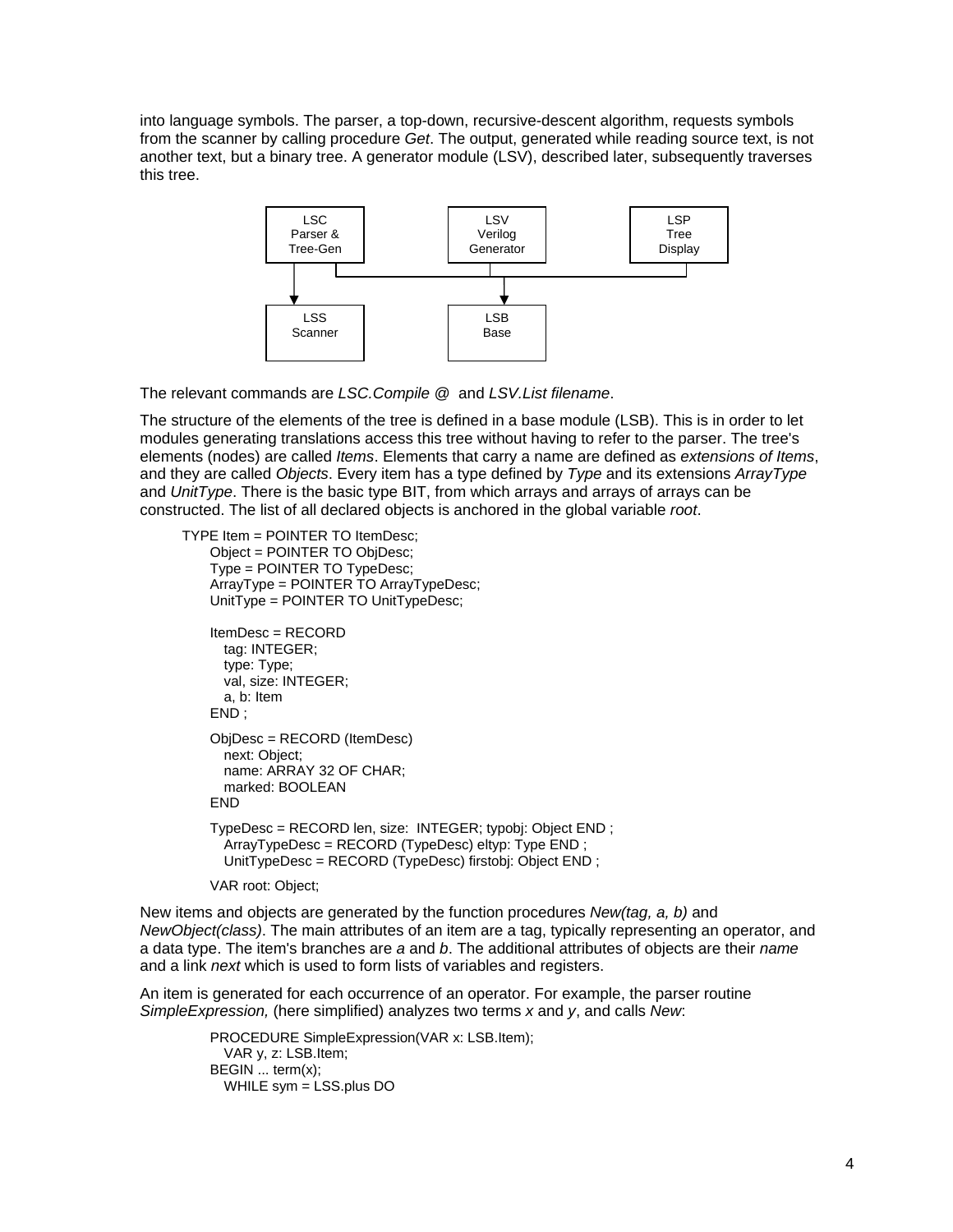```
LSS.Get(sym); term(y); z := New(add, x, y); CheckTypes(x, y, z); x := z END 
 END SimpleExpression;
```
Tag values are

const = 1; typ = 2; var = 3; lit = 4; sel = 7; range = 8; cons = 9; repl = 10; not = 11; and = 12; mul = 13; div = 14; or = 15; xor = 16; add = 17; sub = 18;  $\text{eql} = 20$ ; neq = 21; lss = 22; geq = 23; leq = 24; gtr = 25; then =  $30$ ; else =  $31$ ; next =  $32$ ;

As an example, the following simple piece of text is translated into the tree shown below.

MODULE M (IN x: BIT; OUT y: BIT); REG z: BIT; BEGIN  $z := x + 1$ ;  $y := z$ END M.



Apart from parsing the source text and generating the tree, a primary task of module LSP is type checking. Every item and object has a data type, and for each operation the compatibility of the operand types must be verified and the result type determined. For relations the result type is always BIT. Checking for compatibility is done by *CheckTypes(x, y, z)* in expressions, and by *CheckAssign(x, y)* for assignments.

These two routines are relatively complex, althouth the rules are quite simple. A complication arises from the circumstance that the types of a varibale and the size (no. of elements) are stored in the associated type descriptor. However, every integer (literal), every constructor, and every range intrinsically defines its own - not explicitly declared - type. As we do not wish to allocate a specific type descriptor for each such occurence, the type information (size) is stored in the item representing the variable itself. This makes it necessary to access the size in a different - more direct - way in the case of integers, constructors, and ranges, requiring case discriminations in the checking routines.

The module type construct is not completely implemented by this translator, but rather tailored to the target language Verilog, which does not feature local modules, but instead imports sparately declared modules. Here we simply replace a module's body by an arrow sign (^). For example:

MODULE Counter0 (IN clk: BIT; OUT d: [4] BIT) ^;

This heading suffices to generate instantiations with proper type checking.

As a consequence of this compiler structure, the generation of target code is entirely separated from the parser. Actually, we first designed a module (LSP) visualizing the tree, and only later a module (LSV) producing Verilog text. This method eases the construction of generators for other target languages. Here are shown the results of translating the two sample modules shown at the beginning of chapter 1.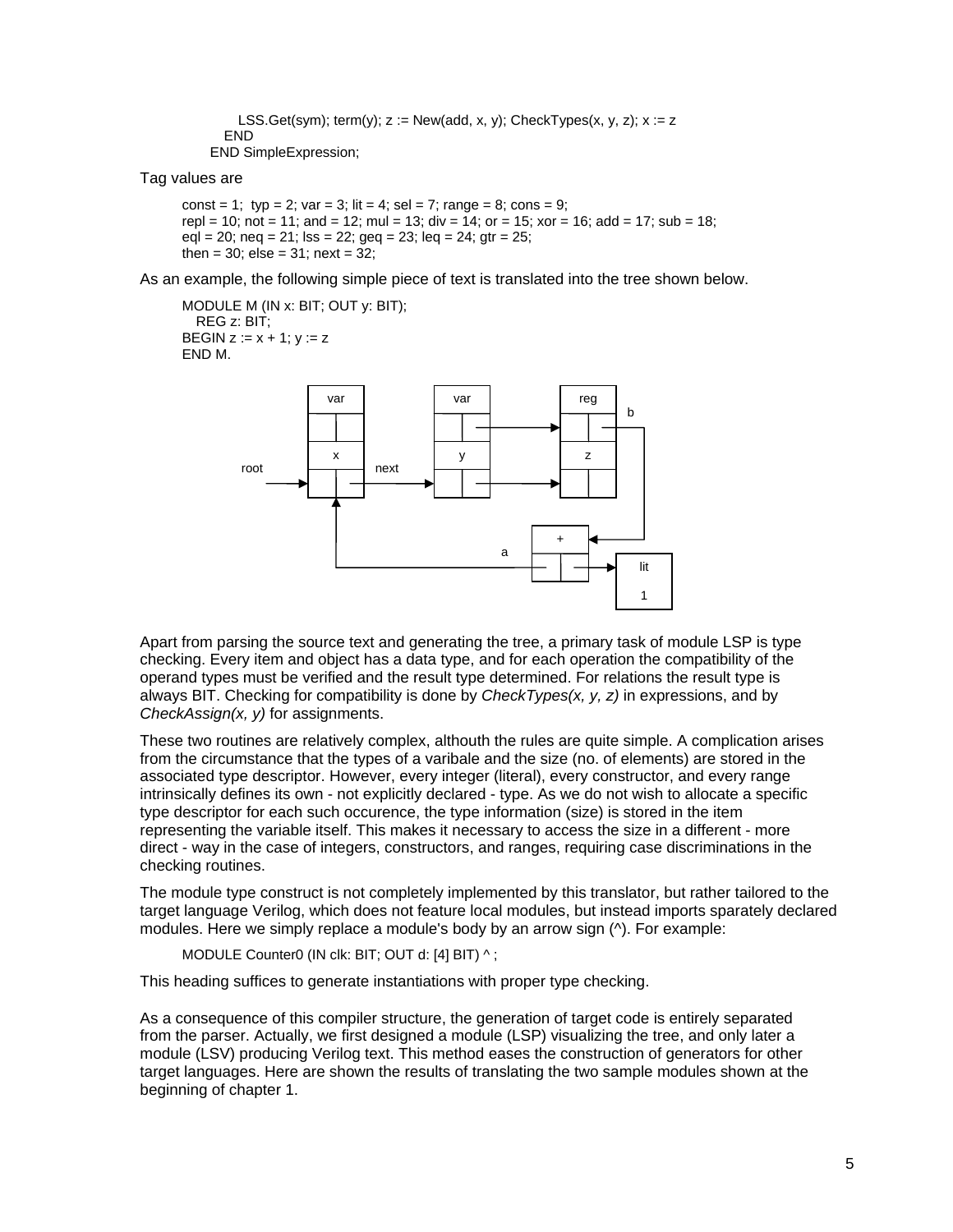`timescale 1ns / 1 ps module Counter0( // translated from Lola input clk, output [3:0] d); reg [3:0] R; assign  $d = R$ ; always @ (posedge clk) begin R <= {(R[3] ^ (((R[3] & R[2]) & R[1]) & R[0])), (R[2] ^ ((R[2] & R[1]) & R[0])), (R[1] ^ (R[1] & R[0])), ~R[0]}; end

endmodule

`timescale 1ns / 1 ps module Counter1( // translated from Lola input clk, rst, enb, output [3:0] d); reg [3:0] R; assign  $d = R$ ; always @ (posedge clk) begin  $R \leq r$  rst ? 0 : enb ?  $(R + 1)$  : R; end endmodule

The generator procedure *LSV.List* traverses the list of declared objects, starting from the global variable *root*, three times. In the first pass procedure *ObjList0* visits variables (including parameters) and outputs their declarations in the syntax of Verilog. For this purpose, type information is accessed.

In the second pass, assignments to variables are processed. For simple variables and arrays, the form *v := x* is converted into Verilog's *assign v = x;* Also, module instantiations are processed. For example, given variable declarations

clock, reset, enable: BIT; data [4] BIT;

the Lola instantiation

C0 (clock, reset, enable, data)

is transposed into the Verilog statement

Counter C0 (.clk(clock), .rst(reset), .enb(enable), .d(data))

Thereby type compatibility between formal and actual parameters is checked and enforced in the same way as for assignments.

In the third pass, assignments to registers are handled. If no clock is explicitly specified, a default variable or parameter *clk* is assumed. For exmple, the assignments

 $R0 := x: R1 := v$ 

are converted into

always @ (posedge clk) begin  $R0 \le x$ ;  $R1 \le y$ ; end

If a clock is specified, it appears in the always clause.. For example, given the declaration

REG (clk50) R

the assignments are converted into

always @ (posedge clk50) begin  $R0 \le x$ ;  $R1 \le y$ ; end

The structure of module LSV is less regular than one might wish. This is mostly due to some peculiarities of the syntax of Verilog. For example, the declaration of a matrix A, in Lola simply specified